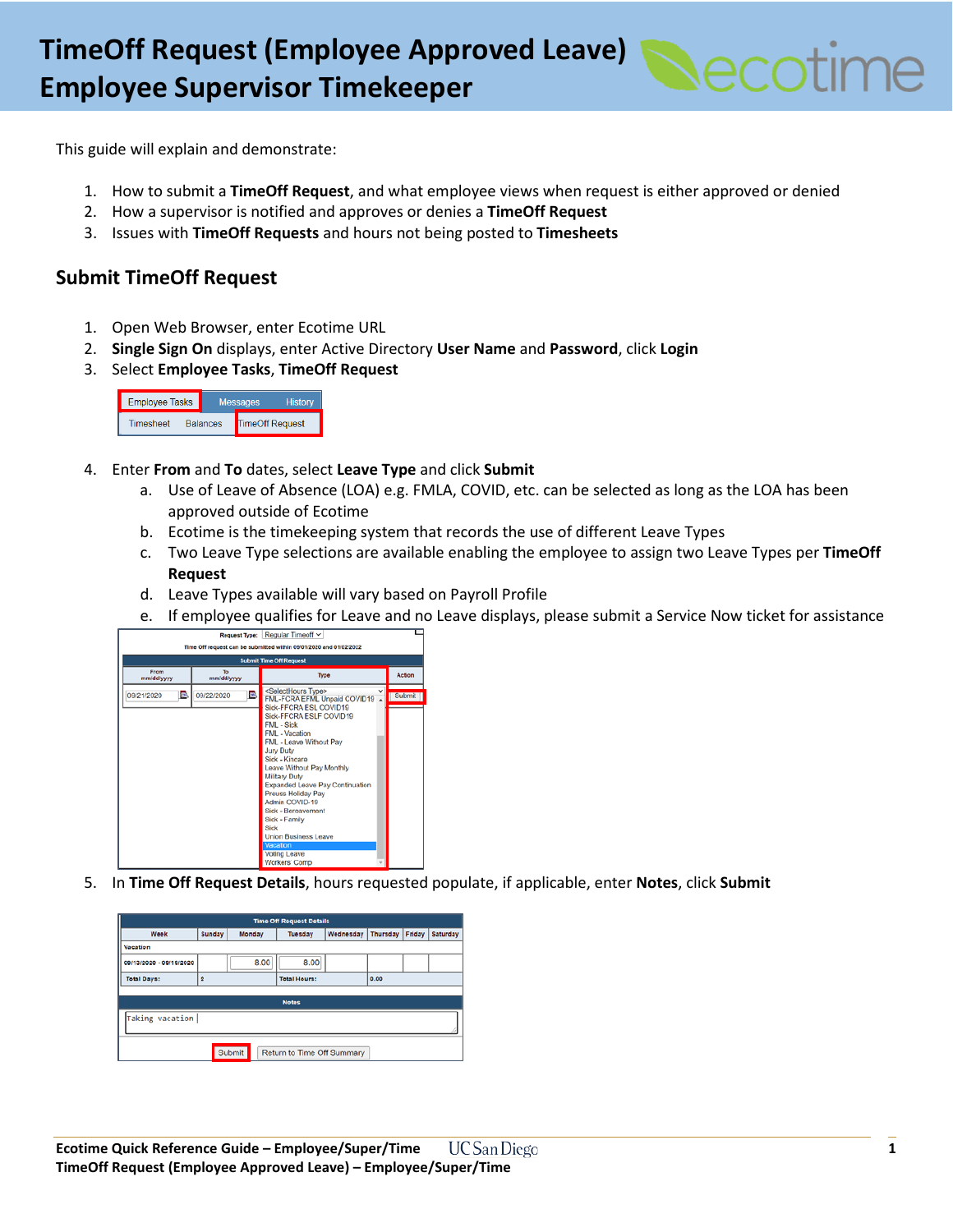

6. When the supervisor approves the **TimeOff Request,** employee **TimeOff Request** displays **Review Status** as **Approved** or **Denied**

| Time Off Requests from 06/03/2020 to 01/02/2022 |                            |               |                       |      |                                       |  |                                                                            |                                 |
|-------------------------------------------------|----------------------------|---------------|-----------------------|------|---------------------------------------|--|----------------------------------------------------------------------------|---------------------------------|
| <b>Request</b><br>Type                          | From/To                    | Total<br>Days | Total<br><b>Hours</b> | Type | <b>Employee Notes   Manager Notes</b> |  | Review<br><b>Status</b>                                                    | <b>Process</b><br><b>Status</b> |
| Regular                                         | $109/14/2020 - 09/15/2020$ |               |                       |      | vol.vul   Vacation   Taking vacation  |  | Annound<br>By: HENNON DESIREE MICHELLE on 02 Sep 2020 12:33PM Pacific Time | Pending                         |

- 7. **Process Status** will list as **Pending** in both the employee and supervisor display until the scheduled process to populate timesheets executes and status changes to **Processed**
- 8. If the supervisor fails to approve before or during the requested Pay Period, the timesheet will not be populated and the employee will be required to submit a **History/Retroactive** timesheet for the taken Exception hours
- 9. If the **TimeOff Request** has been approved and that Pay Period has processed, the **TimeOff Request** can't be deleted and the employee will be required to submit a **History/Retroactive** timesheet for the unused Exception hours
- 10. Employee will be notified of approval by email

# **Supervisor is Notified of TimeOff Request and Approves or Denies TimeOff Request**

- 1. Open Web Browser, enter Ecotime URL
- 2. **Single Sign On** displays, enter Active Directory **User Name** and **Password**, click **Login**
- 3. Supervisor receives notification on Ecotime **Message** page at log in and via email

Time Off Messages SAKANDAR, OMIARA has requested time off from 09/14/2020 to 09/15/2020 on 02 Sep 2020 11:40AM Pacific Time.

4. Select **Manager Tasks**, **TimeOff Approvals**



- 5. To view the desired employee, select appropriate **Timesheet Group**, click **go**
- 6. If desired, click **View Employee's Balances** to view employee Leave Balances
- 7. Select **Approve** or **Deny**, click **Submit**

|                                                                      | Time Off Requests from 06/03/2020 to 01/02/2022            |                |                       |                |                                       |  |                                                                    |                         |                                 |                                    |
|----------------------------------------------------------------------|------------------------------------------------------------|----------------|-----------------------|----------------|---------------------------------------|--|--------------------------------------------------------------------|-------------------------|---------------------------------|------------------------------------|
| <b>Request</b><br>Type                                               | From/To                                                    | <b>Total</b>   | Total<br>Days   Hours | <b>Type</b>    | <b>Employee Notes   Manager Notes</b> |  |                                                                    | Review<br><b>Status</b> | <b>Process</b><br><b>Status</b> | Action                             |
|                                                                      | <b>SAKANDAR, OMIARA</b><br><b>View Employee's Balances</b> |                |                       |                |                                       |  |                                                                    |                         |                                 |                                    |
| Regular                                                              | 09/14/2020 - 09/15/2020                                    | $\overline{2}$ |                       | 16.00 Vacation | <b>Taking vacation</b>                |  | Requested By: SAKANDAR, OMenon on oz 6ep 2020 11:40AM Pacific Time | Pending                 | Pending                         | <b>Delete</b><br>Approve<br>J Deny |
| Press the button to the right to approve/unapprove all checked items |                                                            |                |                       |                |                                       |  |                                                                    | Submit                  |                                 |                                    |

- 8. When either **Approve** or **Deny** is selected, that selection will no longer be available
- 9. **Review** and **Process Status** will list as **Pending** in both the employee and supervisor display until the scheduled process to populate timesheets executes and status changes to **Processed**
- 10. If the supervisor *fails to approve* before or during the requested Pay Period, the timesheet will not be populated and the employee will be required to submit a **History/Retroactive** timesheet for the taken Exception hours
- 11. If the **TimeOff Request** has been approved and that Pay Period has processed, the **TimeOff Request** can't be deleted and the employee will be required to submit a **History/Retroactive** timesheet for the unused Exception hours
- 12. Employee will be notified of approval by email